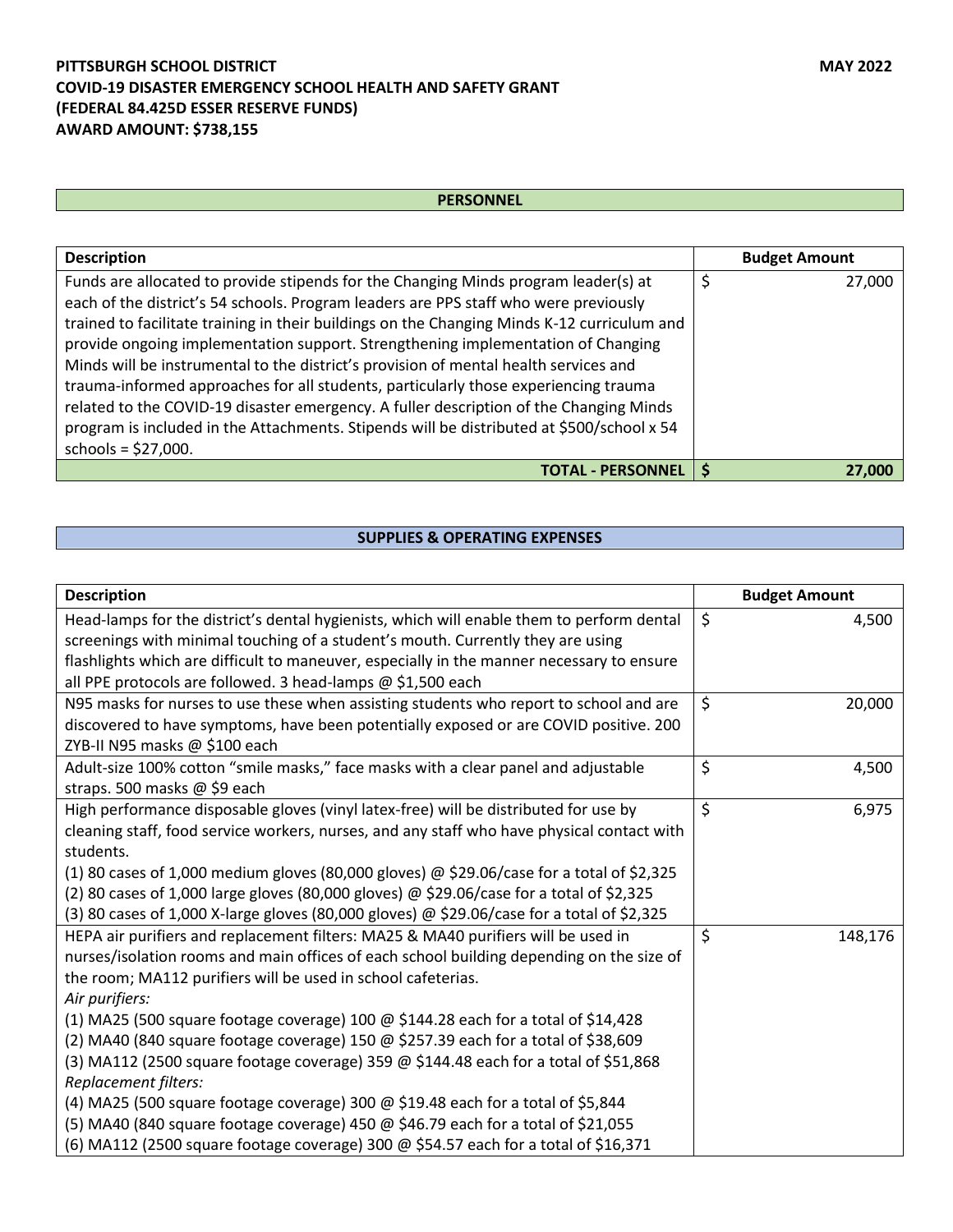| (3) 125 containers of sanitizer liquid @ \$111 for a total of \$13,875                     |              |
|--------------------------------------------------------------------------------------------|--------------|
|                                                                                            |              |
| (2) 1700 buckets @ 1.50 for a total of \$2,550,                                            |              |
| (1) 300 wipe roll refills $\omega$ \$102 each for a total of \$30,600.                     |              |
| products are necessary for the system: wipes, buckets, sanitizer.                          |              |
| customization of ready-to-use wipes using the consumer's preferred disinfectant: Three     |              |
| A wipes system to equip every classroom with wipes. The system enables the                 | \$<br>47,025 |
| (4) 35 cases of 34A disinfectant solution @58.40 each for a total of \$2,044               |              |
| (3) 40 cases of 25A disinfectant solution @ \$97 each for a total of \$3,880.              |              |
| (2) 35 cases of 23A disinfectant solution @ \$67 each for a total of \$2,345.              |              |
| (1) 40 cases of 40L disinfectant solution $\omega$ \$349.90 each for a total of \$13,996.  |              |
| bottles.                                                                                   |              |
| Intermittent Disinfectant Solutions to be used in electrostatic sprayers and trigger spray | \$<br>22,265 |
| there is a positive confirmation of COVID-19 in a building. 20 sprayers @ \$1,590 each     |              |
| enabling the district to reduce deployment time of equipment, labor and supplies when      |              |
| enables the building to be disinfected and/or sanitized in a shorter period of time,       |              |
| Backpack electrostatic sprayers to be housed and used in larger school facilities, which   | \$<br>31,800 |

## **CONSULTANTS**

| <b>Description</b>                                                                                                                                                                                                                                                                                                                                                                                                                                                                                                                                                                                                                                                                                                                                                                                                                                                            |         | <b>Budget Amount</b> |
|-------------------------------------------------------------------------------------------------------------------------------------------------------------------------------------------------------------------------------------------------------------------------------------------------------------------------------------------------------------------------------------------------------------------------------------------------------------------------------------------------------------------------------------------------------------------------------------------------------------------------------------------------------------------------------------------------------------------------------------------------------------------------------------------------------------------------------------------------------------------------------|---------|----------------------|
| A contract with UPMC Children's Hospital of Pittsburgh (CHP) to enable continued<br>implementation of Changing Minds K-12, which will be instrumental to the district in<br>providing the mental health services and trauma-informed approaches for all students,<br>particularly those experiencing trauma related to the COVID-19 disaster emergency.<br>Changing Minds is an initiative that guides schools to examine and integrate trauma-<br>sensitive policies and practices to foster safe and supportive learning environments for<br>all students. Through this partnership, we intend to align all mental health and trauma-<br>related services and programs for students and staff under one umbrella that is strength-<br>based, evidence-informed, and equity-focused, while implementing policies that enable<br>long-term sustainability in these practices. | \$      | 48,000               |
| CHP's consulting and professional fees will cover:<br>a. provision of professional development and training on implementation of the<br>Changing Minds program (2 consultants for 80 hours at a rate of \$100/hour = \$8,000)<br>b. implementation technical assistance (780 hours x \$34.18/hour = \$26,662)<br>c. travel (airfare, ground travel, lodging for 3 visits at a cost of \$1,246 per visit = \$3,738)<br>d. Rental space for trainings to be held at the Pittsburgh Federation of Teachers (\$600<br>per training $x 5$ trainings = \$3,000)<br>e. Communication costs (\$1,500)<br>f. Supplies/printing (\$2,500)<br>g. indirect costs $(52,600)$<br>CHP services will be procured via sole source/non-competitive proposal.                                                                                                                                    |         |                      |
| A contract for teletherapy services to enable the district to address the mental health<br>needs of middle and high school students who have been referred by their school's<br>Student Assistance Program. Total costs fall under the small purchase procedure<br>threshold; accordingly, quotes will be sought "from an adequate number of qualified<br>sources."                                                                                                                                                                                                                                                                                                                                                                                                                                                                                                           | $\zeta$ | 240,000              |
| A contract with an agency for the provision of two "float" nurses will help ensure<br>adherence to emergency and COVID-19 related protocols via the deployment of a<br>medical professional in each building. Currently, the district has just enough nurses to                                                                                                                                                                                                                                                                                                                                                                                                                                                                                                                                                                                                               | \$      | 81,364               |